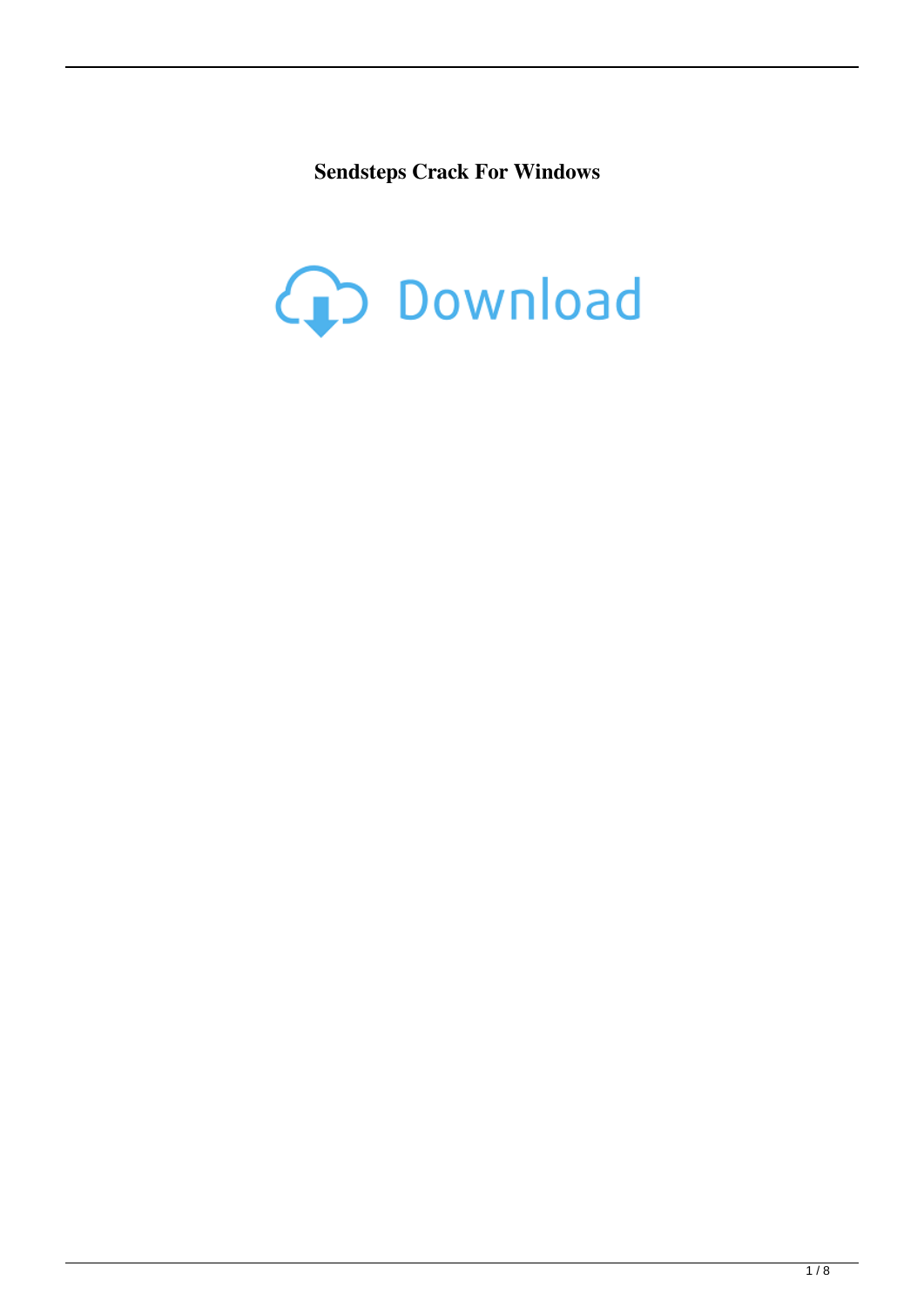## **Sendsteps Crack Registration Code Download PC/Windows (Final 2022)**

+ Capture audience responses - Design and set up your own unique interactions - Interactive questions with instant up to 60 sec response - Create multiple subslides with connected content - Integrated user interface with multi-step wizard to setup the quiz/poll - Question tree for advanced options - Design a text description of the content - Timer for both the quiz and the voting screen - Protrusions in the background, border, progress bar and other - Live snapshots on the presenter screen - Support for Microsoft PowerPoint 2007, 2010, 2013 - Import text files with connected data or paste from clipboard - Export slides as HTML files - Downloadable Zip archive 5.2 5 2216 A.zar archive suitable for Mac OS and Windows. See Zendesk for more information. Sendsteps is a powerful tool that enables you to create quizzes, voting pages and other interactive slides in your PowerPoint presentation. Sendsteps is a plug-in that you can use with the Microsoft Office application in order to design and setup the content of the quizzes. Moreover, you can configure the audience response methods. Comprehensive tool for design Setting up the design and content of an interactive quiz, with Sendsteps is simple and fun. You can easily customize the content and voting modes for the on-screen message. Therefore, the statement can turn into a quiz, with correct and incorrect answers or a voting slide, that focuses on the public opinion. Moreover, the instant previewing function allows you to quickly visualize the end result. Each such interactive slide can be configured to small details. Thus, you can include a timer on the screen, display the vote results when the time is up, play background music or control the number of times a person can vote per question or for each answer option. Moreover, you can display instructions on how an audience member can vote. The questions can be answered via the Internet, from a laptop, computer, tablet, smartphone, via text message or via Twitter. Desktop component and online component You can work offline, in order to finish your presentation and configure the answers to the questions. In order to enable the presentation and the voting, however, you need to start a session. Once a session is active, you can receive messages directly to your screen, thanks to the dashboard, as well as instantly display the results of the voting when the time is up. In other words,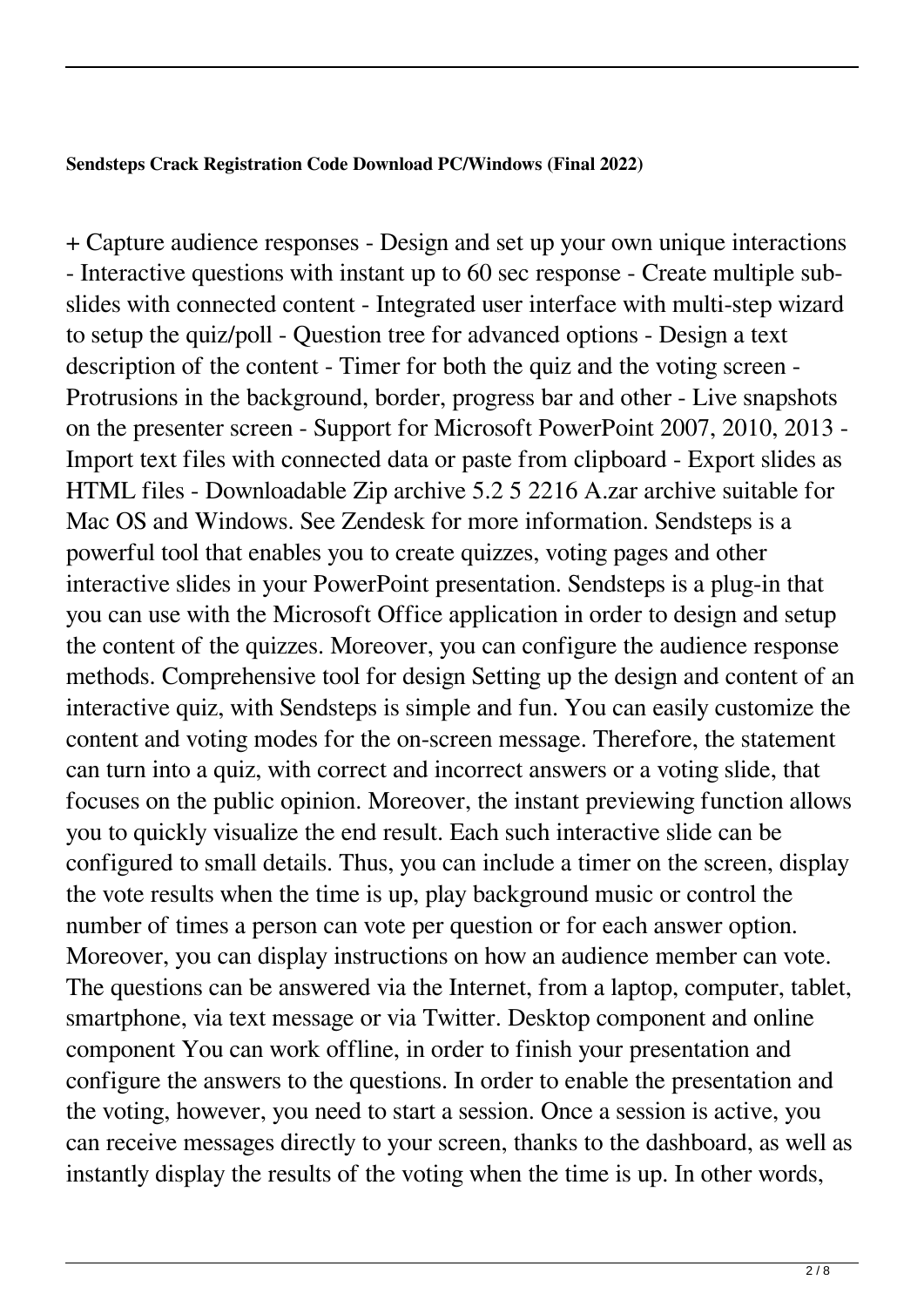the Dashboard is your control panel.

## **Sendsteps Crack With Full Keygen Free Download [Latest]**

1. Create interactive slides with Sendsteps Serial Key. 2. Type in text to the slide. 3. Create vote answers for your slide. 4. View and display the results of your quiz. 5. Write down/write down online results of voting. 6. Easily create QR codes to the slide. 7. View and display the results of voting on the slide. 8. Quickly create an interactive slide. 9. Easily create a message that does not lead to an end. 10. Easily create a quiz without the use of a timer. 11. Quickly create a voting slide with a timer. Sendsteps Description Sendsteps is a powerful tool that enables you to create quizzes, voting pages and other interactive slides in your PowerPoint presentation. Sendsteps is a plug-in that you can use with the Microsoft Office application in order to design and setup the content of the quizzes. Moreover, you can configure the audience response methods. Comprehensive tool for design Setting up the design and content of an interactive quiz, with Sendsteps is simple and fun. You can easily customize the content and voting modes for the on-screen message. Therefore, the statement can turn into a quiz, with correct and incorrect answers or a voting slide, that focuses on the public opinion. Moreover, the instant previewing function allows you to quickly visualize the end result. Each such interactive slide can be configured to small details. Thus, you can include a timer on the screen, display the vote results when the time is up, play background music or control the number of times a person can vote per question or for each answer option. Moreover, you can display instructions on how an audience member can vote. The questions can be answered via the Internet, from a laptop, computer, tablet, smartphone, via text message or via Twitter. Desktop component and online component You can work offline, in order to finish your presentation and configure the answers to the questions. In order to enable the presentation and the voting, however, you need to start a session. Once a session is active, you can receive messages directly to your screen, thanks to the dashboard, as well as instantly display the results of the voting when the time is up. In other words, the Dashboard is your control panel. Audience members can connect to the presentation via an Internet-connected device, using a unique code that you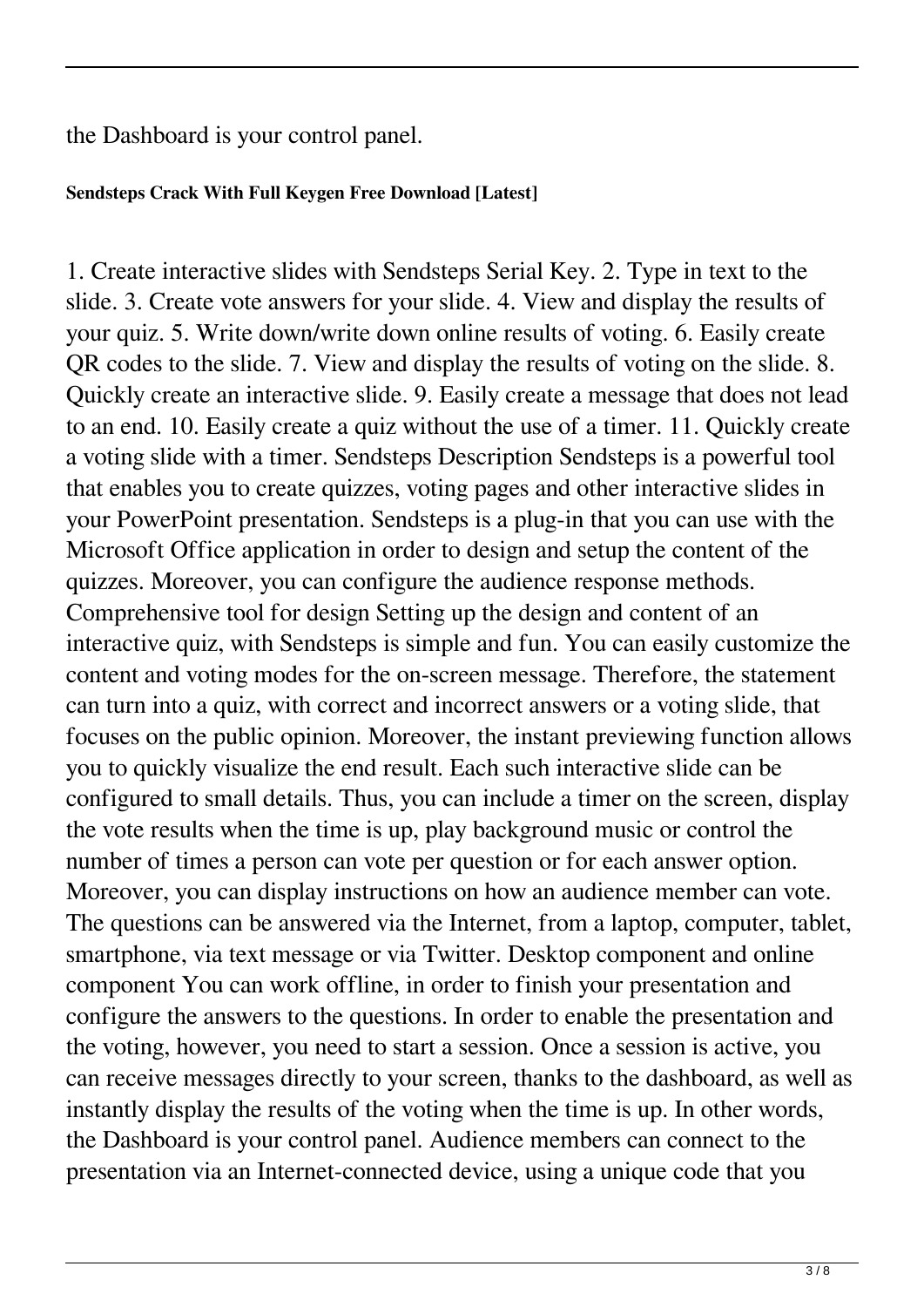provide. The answers are sent directly to the dashboard, where a69d392a70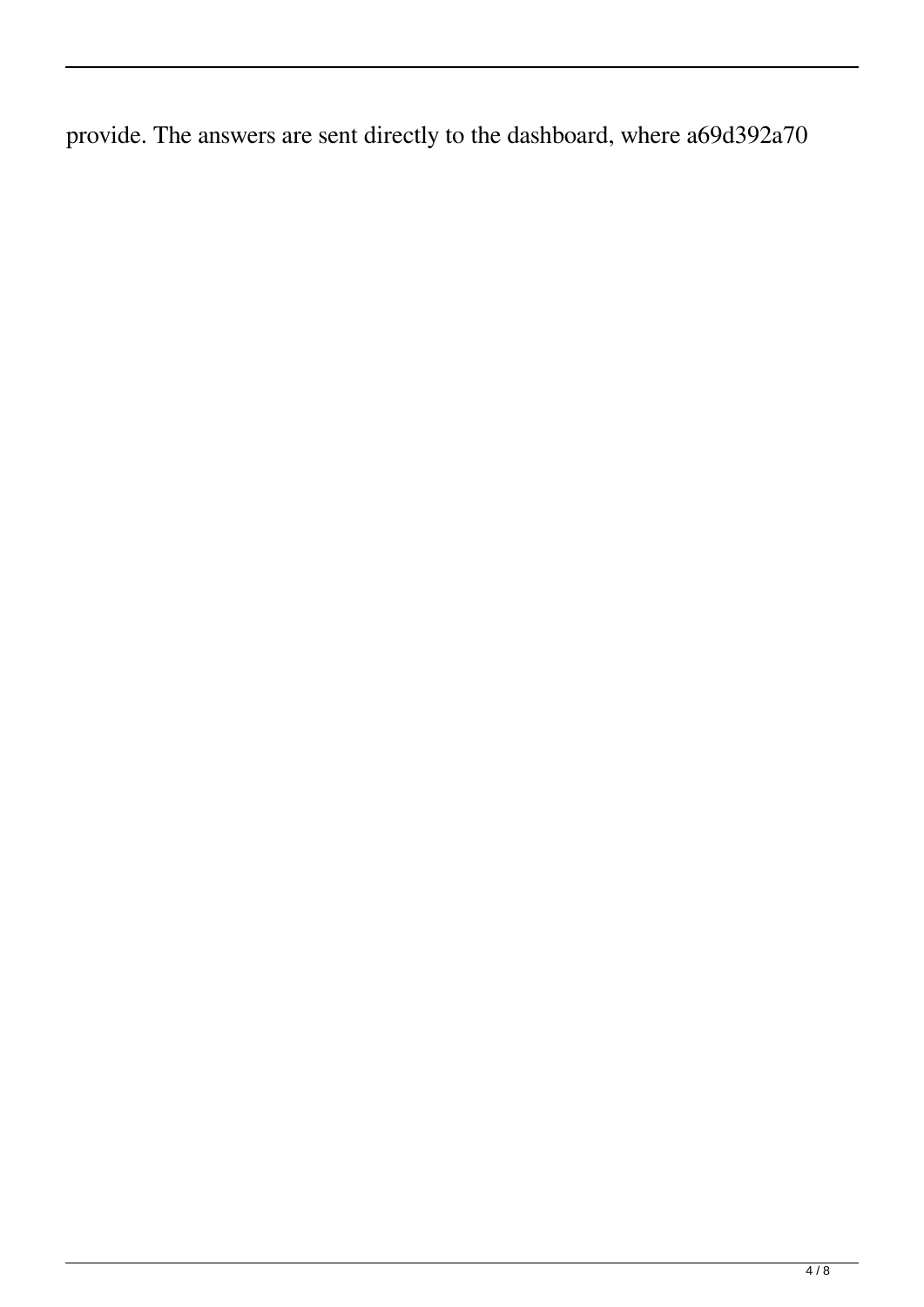## **Sendsteps X64**

Reviews Write a review about SendSteps Instructions Email address\* Your review\* \* We only need to verify your email address, not your name. Your email address will not be published.This invention relates to a coupling for couplings between two hose-joints of an internal combustion engine, especially a piston engine. The development of the modern cars has increasingly led to the use of plug-in couplings with separate fastening elements for fastening the two hoses-joints of the internal combustion engine to a flywheel, a transmission shaft, a drive shaft and other components. The plug-in coupling has advantages over the connections between the elements of internal combustion engines which are conventional to date. The plug-in coupling can be completely installed at the assembly point in a factory, so that no materials are lost and the assembly process can be simplified. At the same time, the vehicles can be testdriven. However, the transition from the conventional connection between two hoses-joints to the plug-in coupling is accompanied by difficulties in handling the two hoses-joints and the pressing of the fastening elements together.A beaked whale has been found dead at the high seas, its body discovered tangled in a fishing net off the coast of Denmark. A beaked whale has been found dead at the high seas, its body discovered tangled in a fishing net off the coast of Denmark. The cetacean was identified as a male Atlantic white-sided dolphin, the Sea Mammals Centre said. The male dolphin died of unknown causes after its death in September. An autopsy of the dead dolphin uncovered two large, unusual tumours, described as malignant lymphomas by the Sea Mammals Centre. Dolphins have long been known to be attacked by different types of tumours, but none of the tumours were visible when the animal was first brought in from the sea. The tumours also appeared while the dolphin was alive, and the centre said it will try to find out why that happened. "It is possible that the abnormal development of tumours could be the result of some stress factor," the centre said in a statement. With a body length of two metres and a width of 80 centimetres, the beaked whale weighs 20 tonnes and is the largest dolphin in the world. These dolphins have been observed breeding and they are believed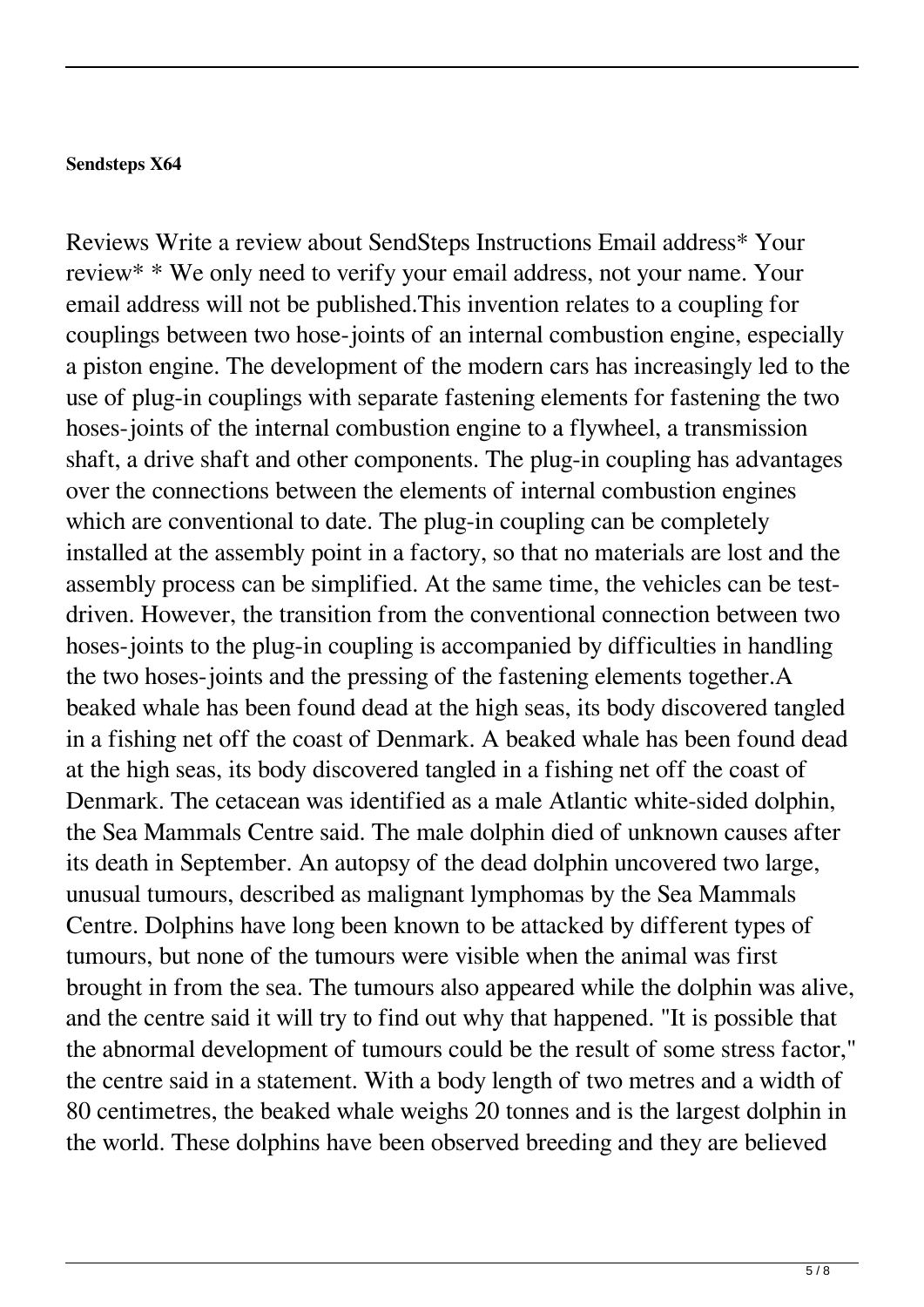## **What's New In?**

The idea of the product is to enable the online presentation of quizzes or voting pages. You can enable the voting in order to connect the actual information about a person's opinion with the answers to the questions. Components of the online presentation can be customized in terms of the appearance, timings and audience responses. The appearance of the messages, the rules of the voting and the background music or ambient sound can be setup via the dashboard. Furthermore, the interaction can be setup according to the requirements of the task. Sendsteps is a user friendly and intuitive application that allows to design quizzes and interactive slides that are as lively as the audience. Thus, in addition to quizzes, you can also create quizzes with voting slides, as well as voting slides. Moreover, Sendsteps is an interactive application, which enables you to configure all the necessary settings in order to configure the quiz and also the composition of the voting slides. The dashboard of the application allows to design and set up the quiz and the voting slides. Thus, you can include background music, background sound, setup the time interval until the answer appears, set the questions, answer types, audience responses and even the correct and incorrect answers, as well as the question order. Sendsteps enables you to create interactive presentations online or offline and enable the audience response options. Through the dashboard, you can configure the audio messages, the voting modes and the background music and ambient sound. Moreover, you can easily make changes to the presentation, when the audience responds to the answers to the questions. Furthermore, you can use the app on a variety of devices, including PC, tablet, laptop, smartphone or via the Internet using your device's browser. The number of slides you can create for one presentation is unlimited, as well as the number of possible answers. Modules: Quizzes Voting Presentation overview User interface Installation This topic describes how to install an interactive presentation in the Microsoft Office environment. First, you need to enable Sendsteps in PowerPoint in order to create your interactive presentation. Then you need to create your slides. After that, you need to connect to the audience. The next topic provides an overview of Sendsteps and of the customization of your interactive slides. Introduction to the application After providing basic information about Sendsteps, we present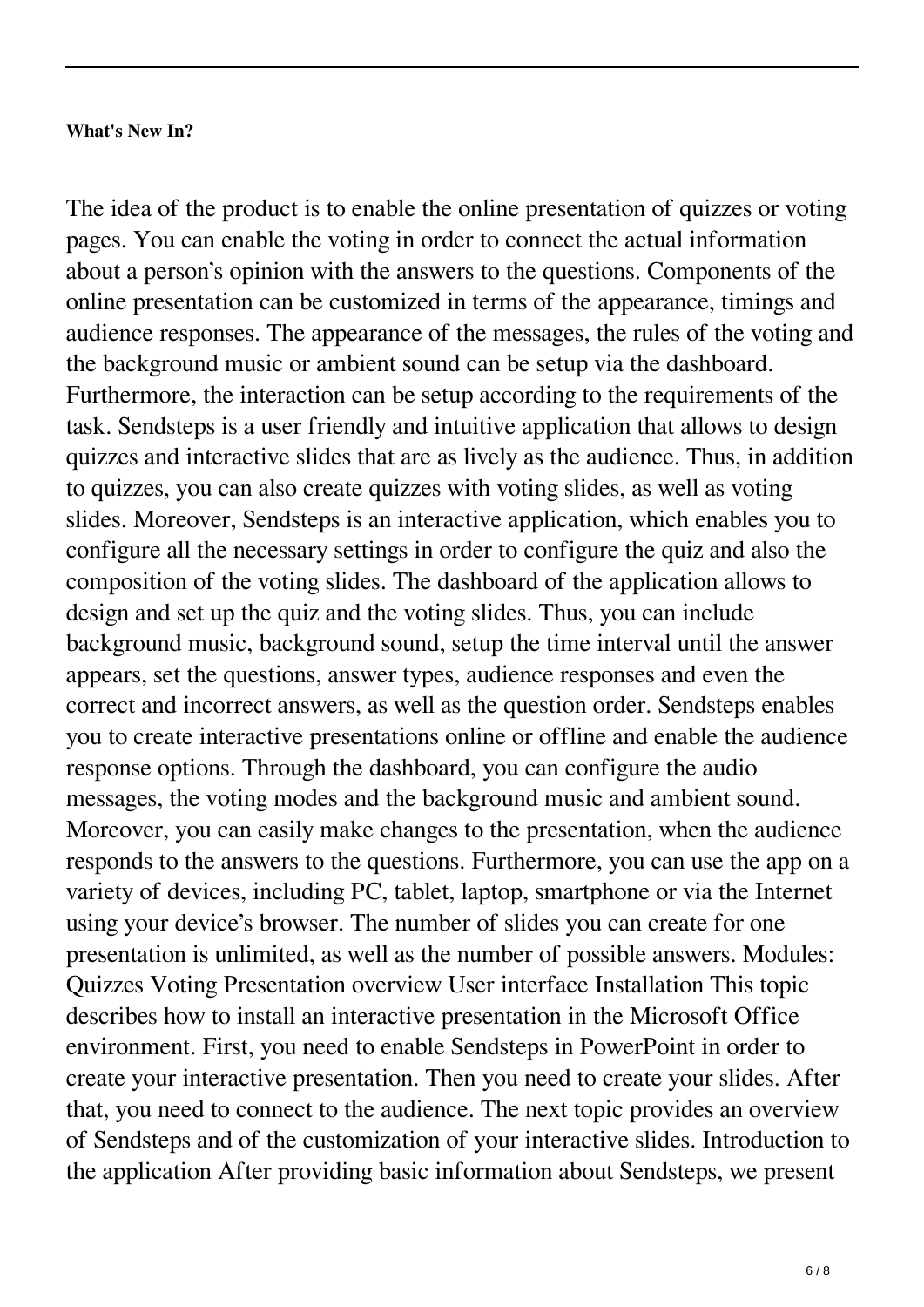an example of the usage of the application. Sendsteps Application: The application is used for creating interactive slides on Microsoft Office and enabling the audience response